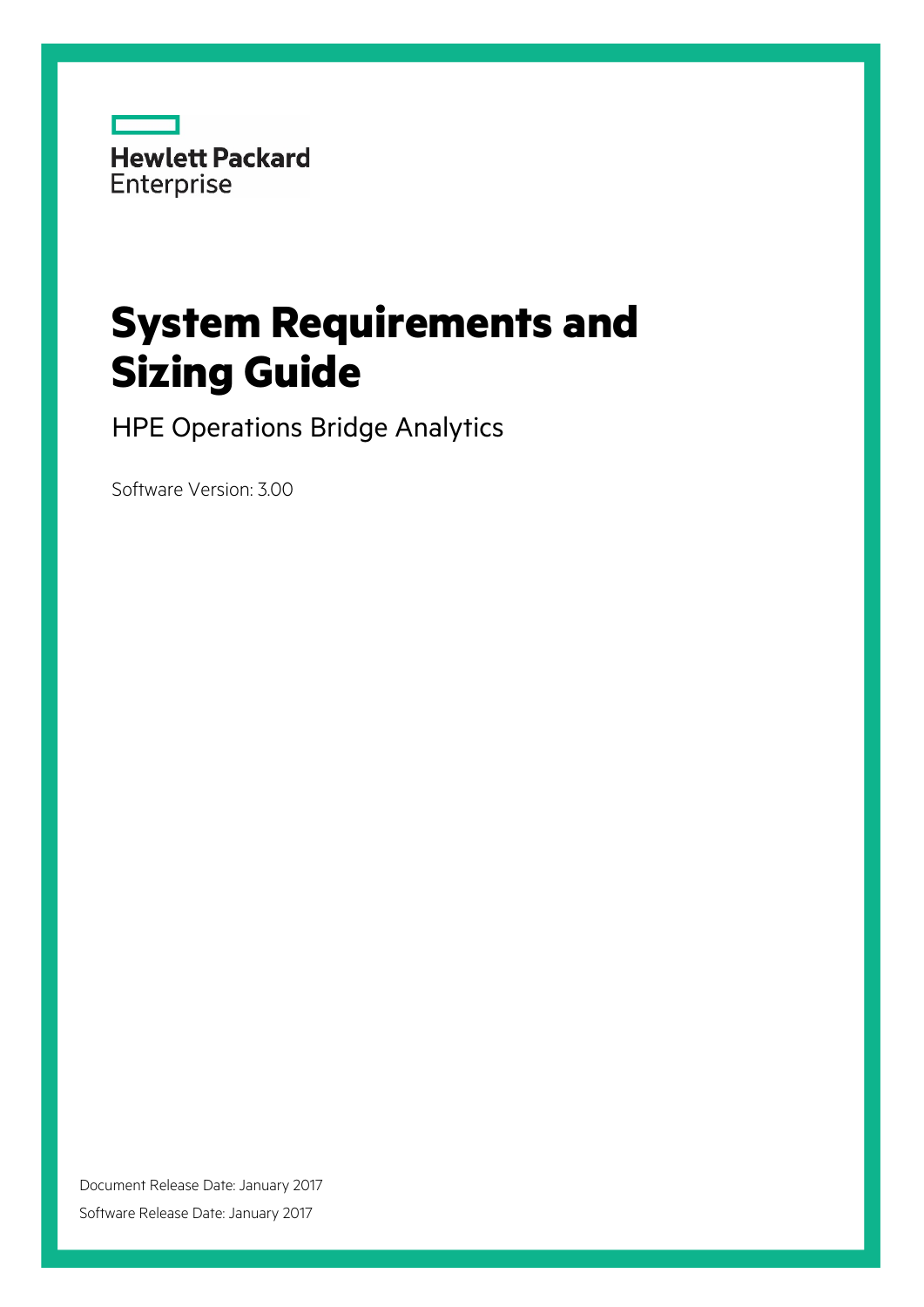# Documentation Updates

To check for recent updates or to verify that you are using the most recent edition of a document, go to: https://softwaresupport.hpe.com/.<br>This site requires that you register for an HPE Passport and to sign in. To regist **Create an Account** on the HPE Passport login page.

You will also receive updated or new editions if you subscribe to the appropriate product support service. Contact your HPE sales representative for details.

# Support

Visit the HPE Software Support site at: https://softwaresupport.hpe.com/.

Most of the support areas require that you register as an HPE Passport user and to sign in. Many also require a support contract. To register for an HPE Passport ID, click **Register** on the HPE Support site or click **Create an Account** on the HPE Passport login page.

To find more information about access levels, go to: https://softwaresupport.hpe.com/web/softwaresupport/access-levels.

**HPE Software Solutions Now** accesses the Solution and Integration Portal website. This site enables you to explore HPE product solutions to meet your business needs, includes a full list of integrations between HPE products, as well as a listing of ITIL processes. The URL for this website is https://softwaresupport.hpe.com/km/KM01702731.

# Legal Notices

#### Warranty

The only warranties for Hewlett Packard Enterprise products and services are set forth in the express warranty statements accompanying such products and services. Nothing herein should be construed as constituting an additional warranty. Hewlett Packard Enterprise shall not be liable for technical or editorial errors or omissions contained herein.

The information contained herein is subject to change without notice.

# Restricted Rights Legend

Confidential computer software. Valid license from Hewlett Packard Enterprise required for possession, use or copying. Consistent with FAR 12.211 and 12.212, Commercial Computer Software, Computer Software Documentation, and Technical Data for Commercial Items are licensed to the U.S. Government under vendor's standard commercial license.

# Copyright Notice

© 2016 - 2017 Hewlett Packard Enterprise Development LP

#### Trademark Notices

Microsoft and Windows are trademarks of the Microsoft Group of companies. Oracle and Java are registered trademarks of Oracle and/or its affiliates. UNIX® is a registered trademark of The Open Group.

#### Disclaimer:

Certain versions of documents ("Material") accessible here may contain branding from Hewlett-Packard Company (now HP Inc.) and Hewlett Packard Enterprise Company. As of September 1, 2017, the Material is now offered by Micro Focus, a separately owned and operated company. Any reference to the HP and Hewlett Packard Enterprise/HPE marks is historical in nature, and the HP and Hewlett Packard Enterprise/HPE marks are the property of their respective owners.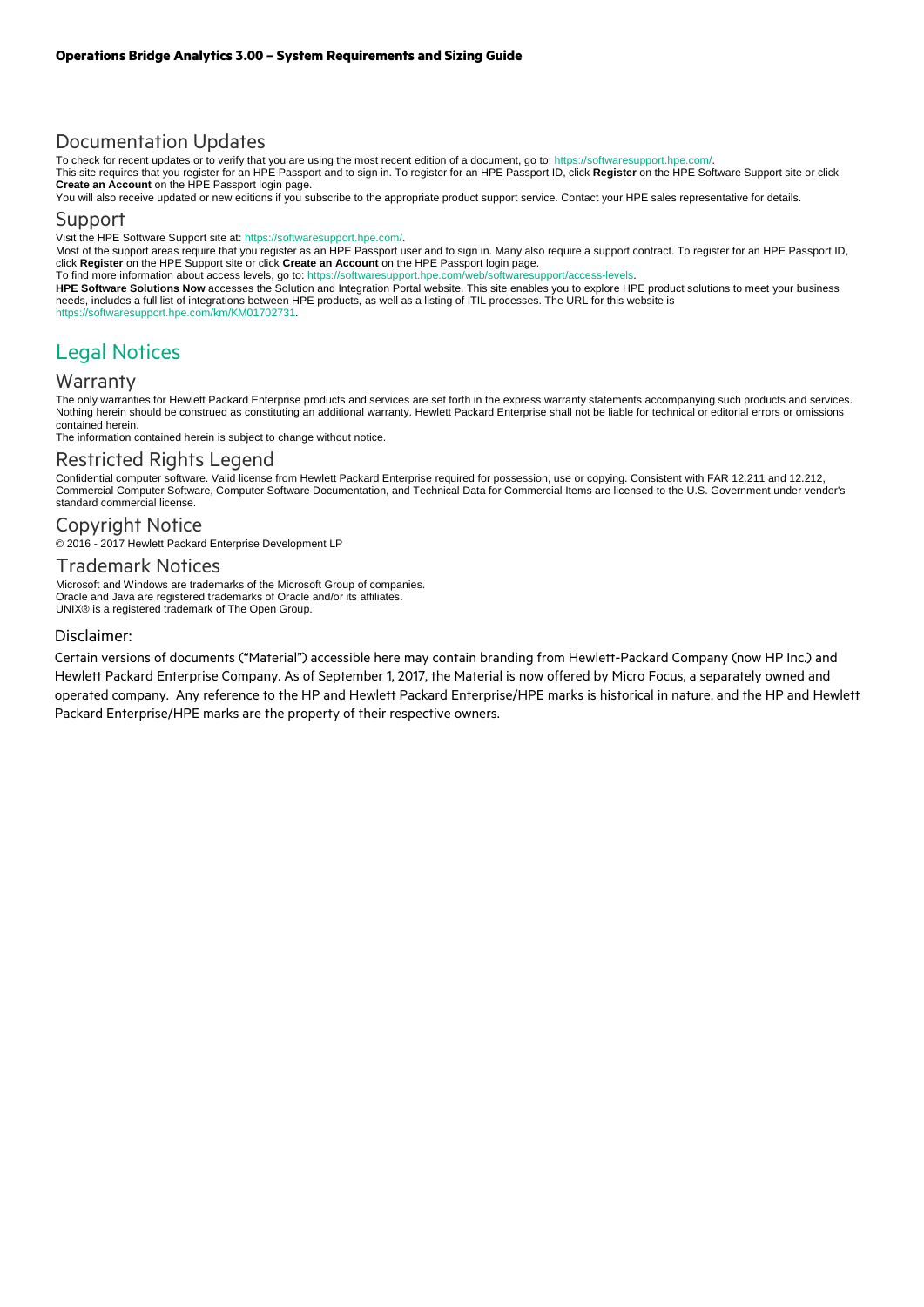# **Contents**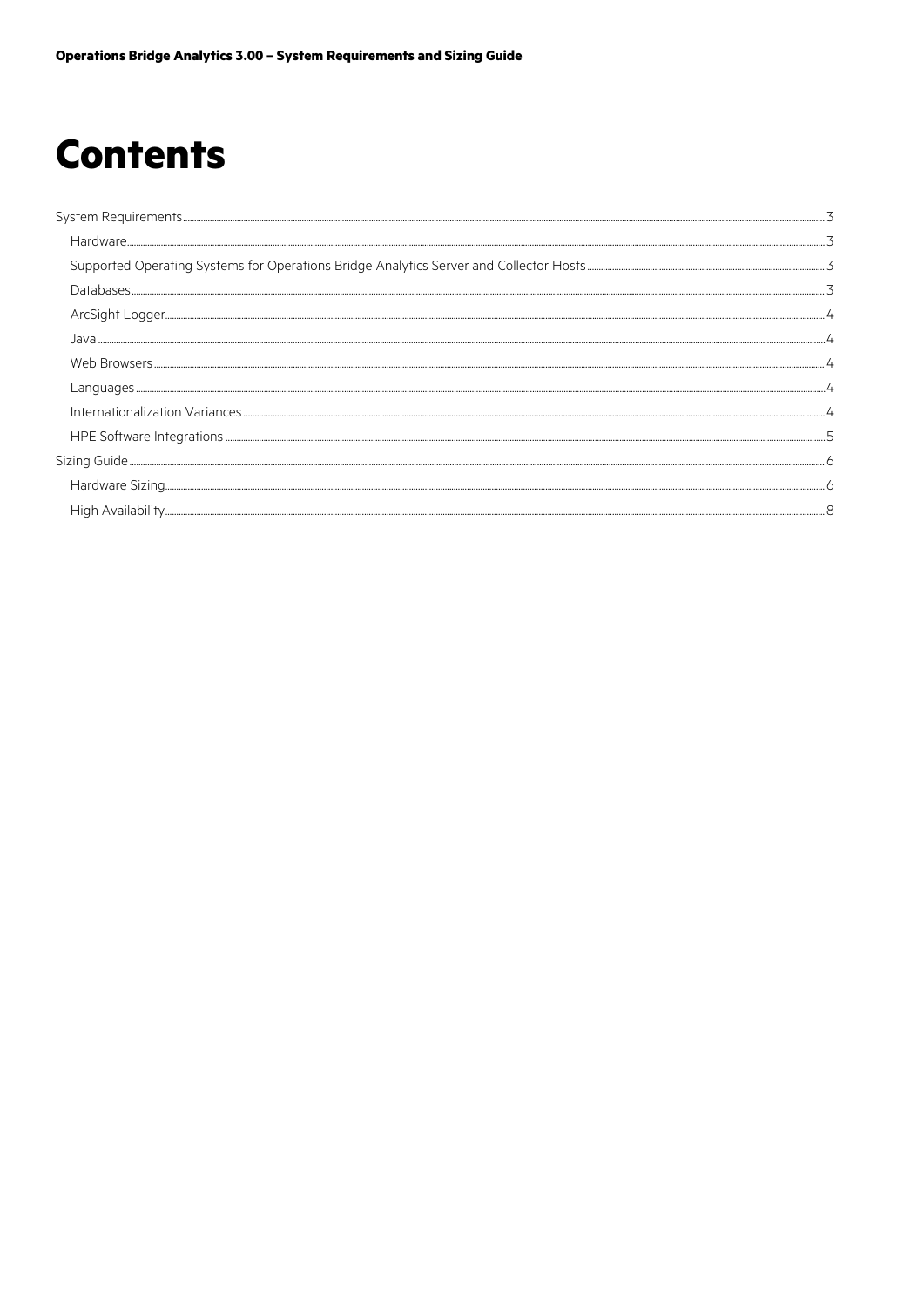# **System Requirements**

This section provides information about the supported hardware and software that are required in order to successfully install and run HPE Operations Bridge Analytics.

# <span id="page-3-0"></span>**Hardware**

CPU cores must be 2.9 GHZ or higher

<span id="page-3-1"></span>**Tip**: As Operations Bridge Analytics performance depends on processor speed, it is recommended to get the fastest possible processor speed to ensure proper performance.

# **Supported Operating Systems for Operations Bridge Analytics Server and Collector Hosts**

<span id="page-3-2"></span>

| <b>Platform</b>                           | <b>Certified</b><br>(Recommended)<br><b>Versions</b> | <b>Supported Versions</b> |
|-------------------------------------------|------------------------------------------------------|---------------------------|
| <b>Red Hat Enterprise Linux</b><br>(RHEL) | 6.5, 6.6, 6.7, 7.x                                   | 6.x, 7.x                  |
| <b>Oracle Enterprise Linux</b><br>(OEL)   | 6.5, 7.x                                             | 6.x, 7.x                  |
| CentOS                                    | 6.5                                                  | 6.x                       |

**Note**: Operations Bridge Analytics Server and Collector Hosts require a 64-bit operating system.

For VMware installations, HPE Operations Bridge Analytics Server and Collector Appliances install and run on CentOS 6.5. Operations Bridge Analytics requires a 64-bit operating system.

You must have the m4 package installed on the target server before installing Operations Analytics. You can test to see if this package is installed by checking for the presence of the /opt/perf directory on the target server. If this directory is present, then no further action is required. If the /opt/perf directory is not present, assuming you are installing Operations Analytics on RHEL7, install the m4-1.4.16-9.el7.x86\_64.rpm package on the target server before proceeding with the Operations Analtyics installation. If you are installing Operations Analytics on RHEL6, obtain and install the RH6.x m4 package from the [Red Hat Index.](http://linuxcoe.corp.hp.com/LinuxCOE/RedHat/) 

# **Databases**

You will need to deploy and configure a Vertica database for use by Operations Bridge Analytics. Operations Bridge Analytics supports the Vertica versions shown in the following table:

<span id="page-3-3"></span>

| <b>Database</b> | <b>Certified</b><br>(Recommended)<br><b>Versions</b> | <b>Supported Versions</b> |
|-----------------|------------------------------------------------------|---------------------------|
| Vertica         | 8.0.1                                                | 8.0.1                     |

See the [HPE Vertica Analytics Platform Version 8.0.x Documentation](https://my.vertica.com/docs/8.0.x/HTML/index.htm) for more information.

An HPE Vertica node is a hardware (physical server) or software (virtual) host configured to run an instance of HPE Vertica. HPE Vertica does not perform as fast in a virtual environment as it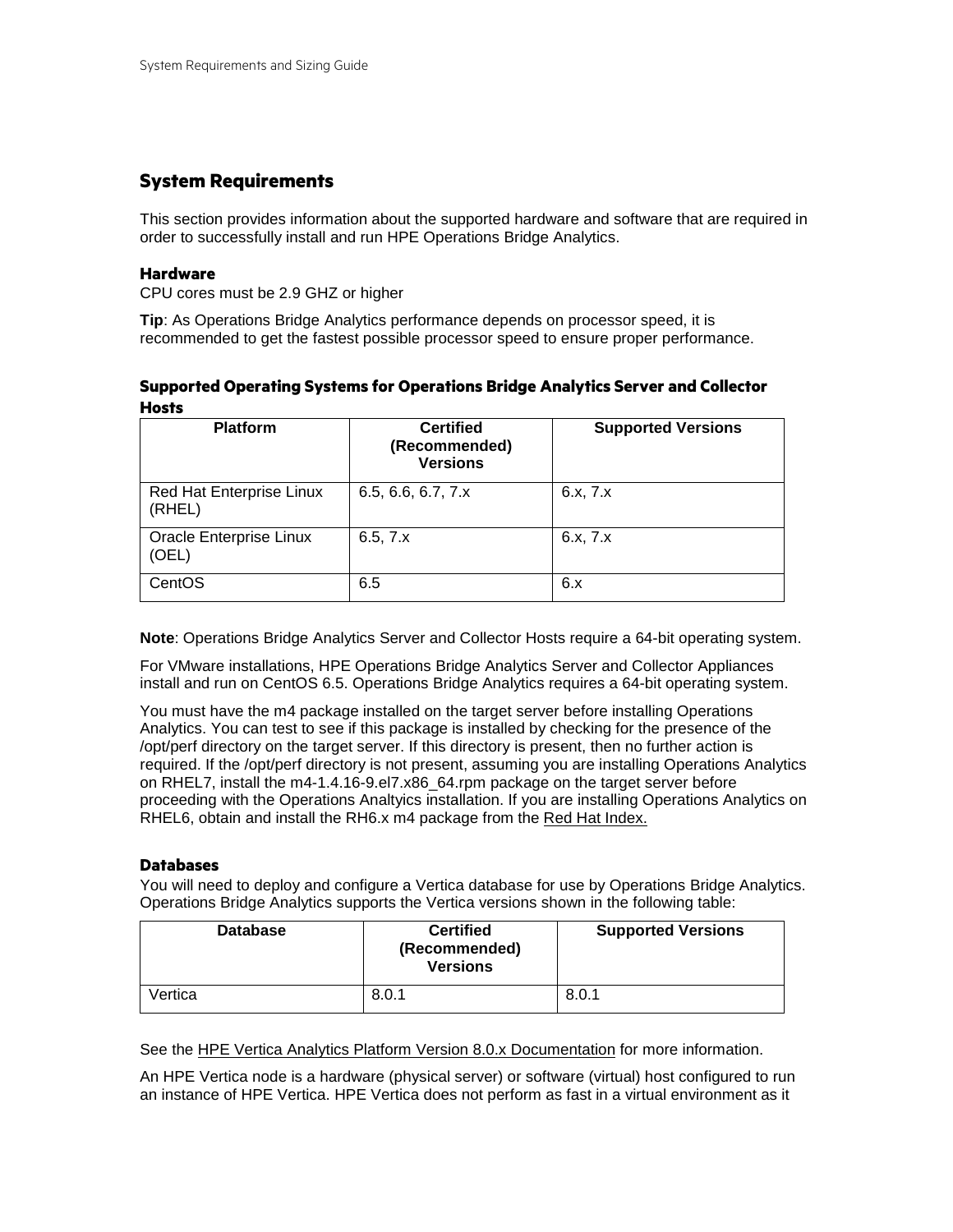does in a physical server environment. This happens primarily because of the overhead and resource constraints imposed by the virtualization software. Operations Analytics recommends using physical server environments wherever possible to achieve the best performance.

### **ArcSight Logger**

HPE Operations Bridge Analytics optionally supports an integration with HPE ArcSight Logger.

#### <span id="page-4-0"></span>**Java**

HPE Operations Bridge Analytics deploys and uses OpenJDK 1.8.0 102.

#### <span id="page-4-1"></span>**Web Browsers**

Use any of the supported web browsers shown in the following table to access the HPE Operations Bridge Analytics console.

<span id="page-4-2"></span>

| <b>Platform</b>             | <b>Certified</b><br>(Recommended)<br><b>Versions</b> | <b>Supported Versions</b> |
|-----------------------------|------------------------------------------------------|---------------------------|
| Google Chrome               | latest                                               | latest                    |
| Microsoft Internet Explorer | 11                                                   | 11                        |
| Microsoft Edge              | No version specified                                 | No version specified      |
| Mozilla Firefox             | <b>ESR38, ESR45</b>                                  | <b>ESR38, ESR 45</b>      |

#### **General Web Browser Requirements**

Assuming that your browser is open to full screen for optimal viewing, the supported client display resolutions are as follows:

- 1366x768
- 1920x 1080

Use the following screen resolutions according to your display hardware.

Small: 1366x768

Big: 1920x1080

Recommended: color palette setting of 32,000 colors

#### **Languages**

HPE Operations Bridge Analytics 3.00 will run in browsers whose interface is in any language. It displays in English only. HPE Operations Bridge Analytics 3.00 is not fully localized. However it does support the data collection host and the Operations Bridge Analytics console in the local time zone.

#### <span id="page-4-3"></span>**Internationalization Variances**

HPE Operations Bridge Analytics 3.00 will run in all locales as stated in this document with the following known variance:

<span id="page-4-4"></span>• Non-English data input is not supported.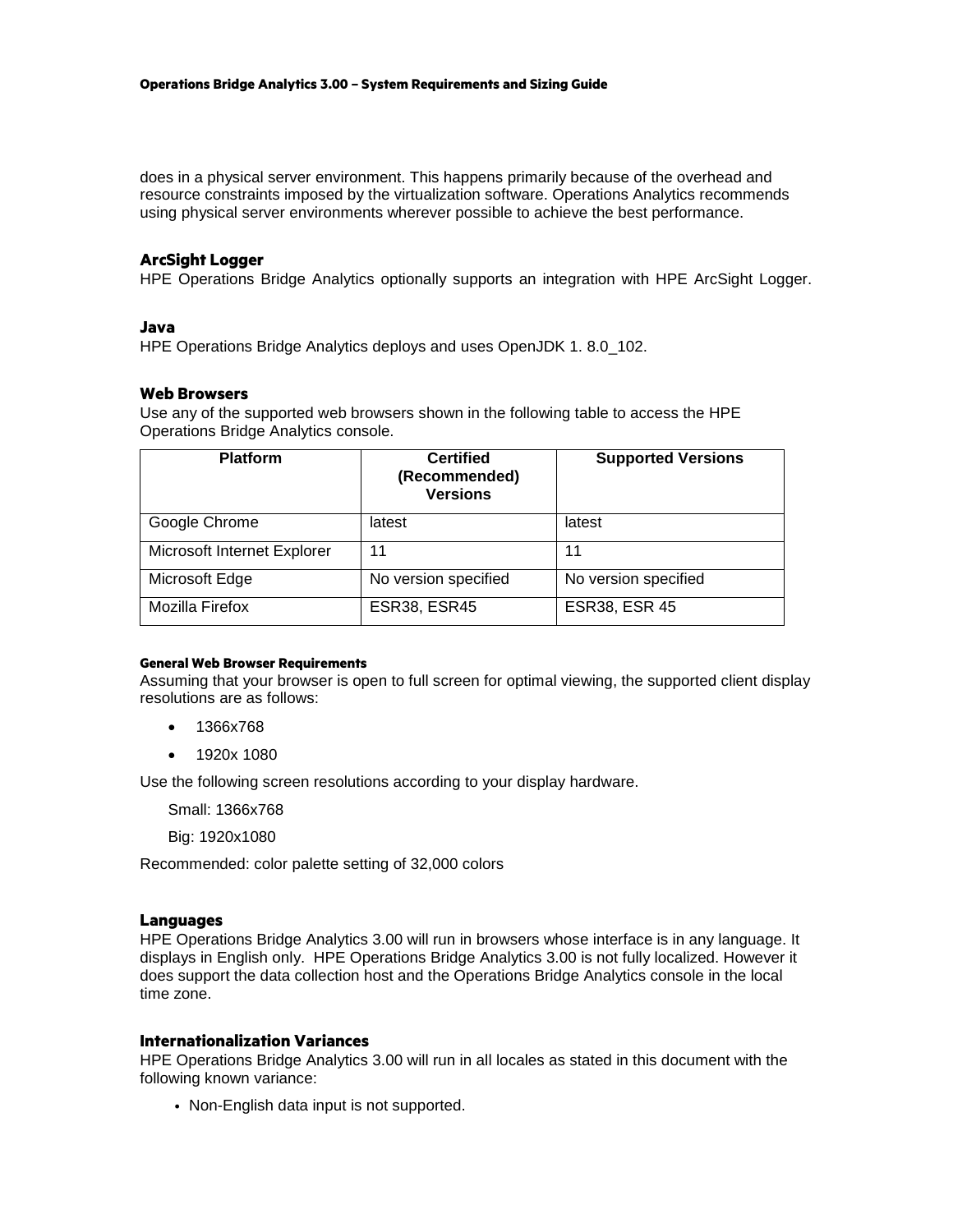# **Virtualization Products**

Operations Bridge Analytics is agnostic as to VMware platform products and versions. The important factor is the operating system version.

# **HPE Software Integrations**

Information about HPE software that integrates with HPE Operations Bridge Analytics can be found on the HPE Software Support website.

# <span id="page-5-0"></span>See [Software Solutions Now](http://support.openview.hp.com/sc/solutions/index.jsp)

For this release, Operations Bridge Analytics supports Splunk version 5.0.2+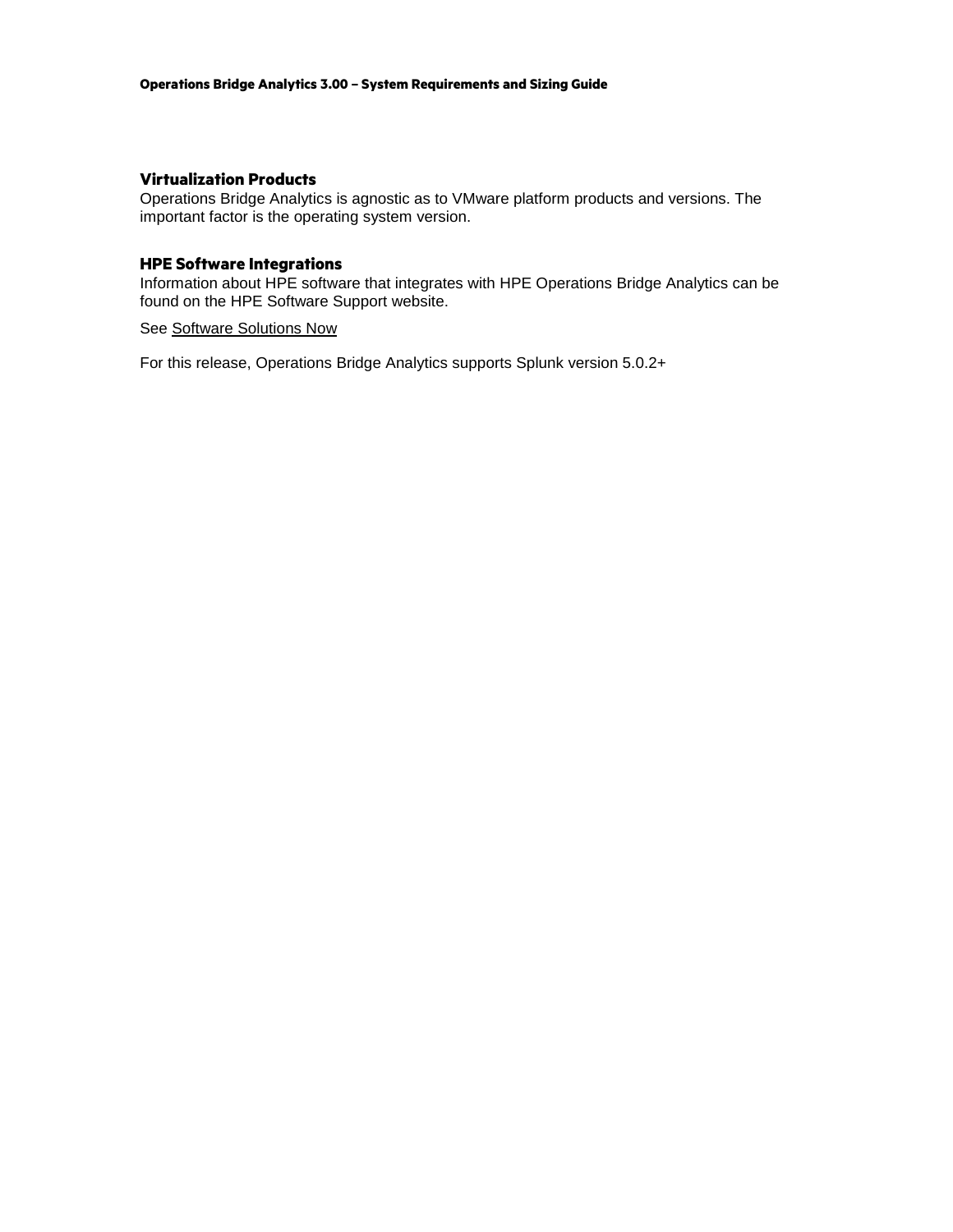# **Sizing Guide**

#### **Hardware Sizing**

<span id="page-6-0"></span>Use the sizing information in this section for HPE Operations Bridge Analytics VMware installations as well as physical server installations.

#### <span id="page-6-1"></span>**HPE Operations Bridge Analytics Server**

Refer to the first table below for the number of Operations Bridge Analytics Servers recommended.

### **HPE Operations Analytics Collector**

Refer to the tables below for the number of Operations Bridge Analytics Collector Hosts recommended.

#### Collecting Metrics (structured) data

For metrics (structured) data, deploy 1 HPE Operations Bridge Analytics Collector for each 250 GB/ day.

# Collecting Logs and Events (unstructured) data

Each Operations Bridge Analytics Collector host can handle 250 GB per day, 3000 Events Per Second (EPS) maximum, assuming use of the TCP Forwarder method. See the *Configuring Logger to Forward CEF Messages to [Operations](https://softwaresupport.hp.com/group/softwaresupport/search-result/-/facetsearch/document/KM01737468) Analytics* of the Operations [Analytics Configuration Guide](https://softwaresupport.hp.com/group/softwaresupport/search-result/-/facetsearch/document/KM01737468) for more information.

**Note**: If you plan to integrate Operations Bridge Analytics with Splunk, use one Operations Bridge Analytics Collector per Splunk per 125 GB of daily data volume.

The guidelines shown in the following tables for HPE Operations Bridge Analytics Collector disk size are suitable for most cases. In some extreme circumstances, there might be a need to shorten the retention policy for data files in the collector's *archive* folder. To do this, increase the cleanup frequency using the instructions in the *Managing Collected Data File Usage with Existing Delete Policies* section of the [Operations Bridge Analytics Configuration Guide.](https://softwaresupport.hp.com/group/softwaresupport/search-result/-/facetsearch/document/KM01737468) If the combined data volume for a collector exceeds 250 GB per day, add HPE Operations Bridge Analytics Collectors.

#### **HPE ArcSight Logger Components**

Deploy 1 HPE ArcSight Logger for every 250 GB of data volume per day, assuming they are configured to forward CEF Messages to Operations Analytics.

See the [HPE Arcsight Logger Administration Guide](https://www.protect724.hpe.com/docs/DOC-11542) for detailed information.

#### **HPE Vertica**

The amount of storage for Vertica depends on your licensing and the amount of total stored data. HPE Operations Bridge Analytics defaults to a 3-months retention period.

For a multi-node Vertica cluster deployment, it is strongly advised to set the Vertica cluster's Ksafety to 1. For example, for a three node Vertica cluster, set the K-safety to 1. This action often results in better end-to-end throughput and better resilience at the cost of slightly higher storage requirements. See [High Availability](#page-8-1) for more information.

HPE has determined that Vertica runs optimally on physical servers with a two socket architecture. HPE has not certified Vertica to run on physical servers with more than two sockets. If the hardware you are using for Vertica has more than two sockets, you should disable the additional sockets. See the [HPE Vertica Hardware Planning Guide](https://my.vertica.com/docs/Hardware/HP_Vertica%20Planning%20Hardware%20Guide.pdf) for detailed information.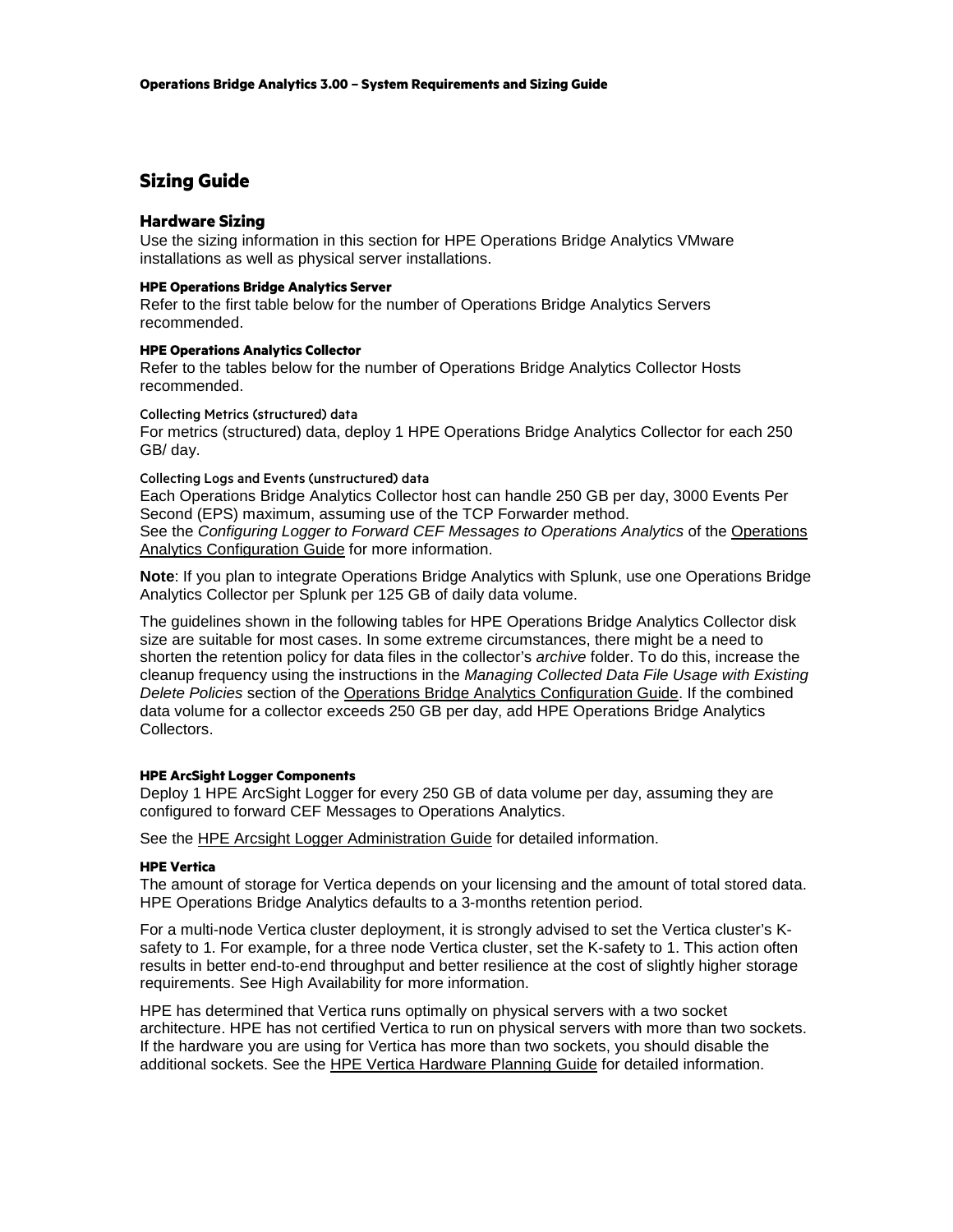# **Summary**

The following tables summarize the minimal hardware requirements for a HPE Operations Bridge Analytics deployment, based on the number of monitored hosts and expected daily volume for Metrics (structured) data and for Logs and Events (unstructured) data.

| Table 1: Minimal hardware requirements for collecting Metrics (structured) data |  |  |  |
|---------------------------------------------------------------------------------|--|--|--|
|---------------------------------------------------------------------------------|--|--|--|

| Number of<br>monitored<br>Hosts | Total<br><b>Metrics</b><br>Daily<br>Volume | <b>HPE</b><br>Operations<br><b>Bridge</b><br>Analytics<br>Collectors       | Minimum HPE<br><b>Operations Bridge</b><br><b>Analytics Server</b><br>Recommendation | <b>Optimal HPE</b><br>Operations<br><b>Bridge Analytics</b><br>Server<br>Recommendation | <b>HPE Vertica</b><br>Cluster<br>Nodes <sup>[5]</sup>                      | Number of<br>Concurrent<br><b>Users</b> |
|---------------------------------|--------------------------------------------|----------------------------------------------------------------------------|--------------------------------------------------------------------------------------|-----------------------------------------------------------------------------------------|----------------------------------------------------------------------------|-----------------------------------------|
| Up to 500                       | Up to<br>250 GB                            | 1 Collector <sup>[4]</sup><br>(8 CPU, 16<br>GB RAM, 200<br>GB HDD)         |                                                                                      | 1 Server <sup>[6]</sup><br>(4 CPU, 8 GB<br><b>RAM, 40 GB</b><br>HDD)                    | 1 Node<br>Cluster <sup>[3]</sup><br>(8 CPU,<br>16GB RAM,<br>1TB HDD)       | 5                                       |
| Up to<br>5000                   | Up to<br>750 GB                            | 3 Collectors <sup>[4]</sup><br>(8 CPU, 16<br><b>GB RAM, 200</b><br>GB HDD) | 1 Server<br>(4 CPU, 8 GB<br>RAM, 40 GB HDD)                                          | 3 Servers<br>(4 CPU, 8 GB<br><b>RAM, 40 GB</b><br>HDD)                                  | 3 Node<br>Cluster <sup>[3]</sup><br>(16 CPU,<br>64GB RAM,<br>10TB HDD)     | 15                                      |
| Up to<br>20,000 [1]             | Up to<br>1250<br>GB                        | 5 Collectors[4]<br>(8 CPU, 16<br><b>GB RAM, 200</b><br>GB HDD)             |                                                                                      | 3 Servers<br>(4 CPU, 8 GB<br><b>RAM, 40 GB</b><br>HDD)                                  | 3 Node<br>Cluster <sup>[3]</sup><br>(32 CPU,<br>256GB<br>RAM, 10TB<br>HDD) | $25^{[2]}$                              |

[1] If the number of monitored hosts exceeds 5000, contact HPE for consulting to determine the optimal hardware for your environment.

[2] Add 1 HPE Operations Bridge Analytics Server for every additional 5 Concurrent Users

[3] Add 1 HPE Vertica node for each additional 1TB of daily data

[4] Add 1 HPE Operations Bridge Analytics Collector for each additional 250 GB of daily data <sup>[5]</sup> Use these specifications as general guidelines only. Refer to the HPE Vertica sizing documentation for actual sizing

<sup>[6]</sup> For the greatest data integrity it is recommended to deploy 3 HPE Operations Bridge Analytics Servers